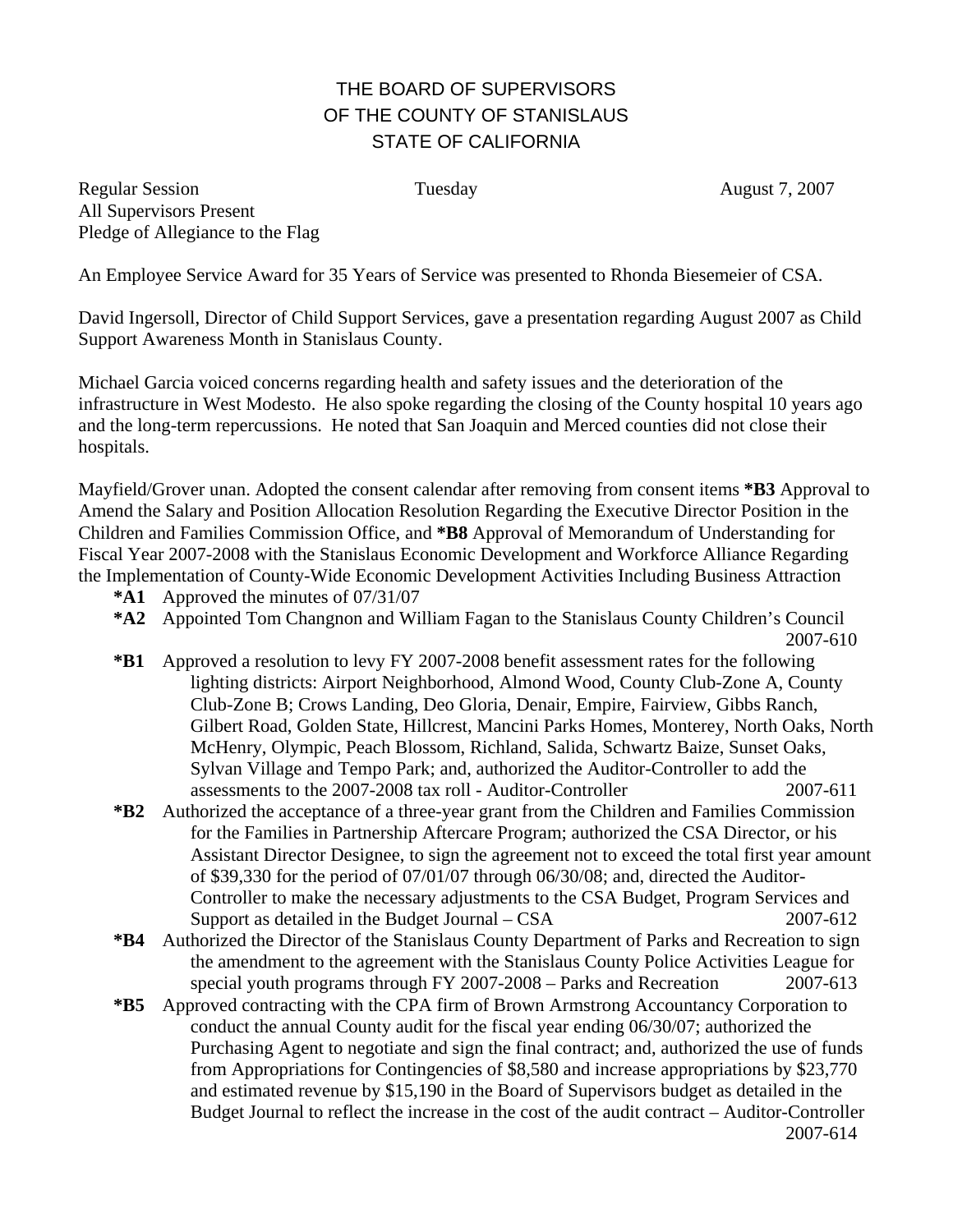- **\*B6** Approved a resolution in support of the Stanislaus Arts Council's submission of grant application to the California Arts Council for \$15,000; and, recognized that the Executive Director of the Stanislaus Arts Council, or her Designee, will execute the 2006-2007 State-Local Partnership Grant contracts contingent upon approval of the grant by the California Arts Council – CEO 2007-615
- **\*B7** Amended the Salary and Position Allocation Resolution to add a new classification of Forensic Pathologist at a new salary band of \$228,009.60 to \$341,996.60 annually effective the start of the first pay period after Board approval; and, amended the Salary and Position Allocation Resolution to add one new Forensic Pathologist position assigned to the Sheriff's Department Operations budget unit – CEO 2007-616
- **\*C1** Adopted the plans and specifications for the Lester Road at Main Street Traffic Signal Project and set the bid opening date for 09/19/07 at 2:00 p.m.; directed the Clerk of the Board to publish notice inviting bids for the project as required by law and set 09/19/07, prior to 2:00 p.m., as the deadline for submission of bids; directed the Auditor-Controller to make the necessary budget adjustments per the financial transaction sheet; and, directed the Public Works Department staff to mail notice inviting bids to trade journals as required by  $\text{law} - \text{PW}$  2007-617
- **\*C2** Awarded a consulting engineering contract to GDR Engineering, Inc., for the design of the Salida Boulevard Corridor Plan Project; authorized the GSA Director/Purchasing Agent to enter into a contract with GDR Engineering, Inc., in the contract amount not to exceed \$110,875; and, directed the Auditor-Controller to make the necessary budget adjustments per the financial transaction sheet – PW 2007-618
- **\*C3** Approved adjustments to the original contract amount and Change Orders 1 through 6 for the construction of the Robertson Road Area Sanitary Sewer Project; directed the Auditor-Controller to increase appropriations as detailed in the financial transaction sheet; and, directed the GSA Director/Purchasing Agent to increase the construction contract with Rolfe Construction Company in the amount of \$38,998.99 – PW 2007-619
- **\*D1** Approved the finding that the City of Turlock's proposed Sphere of Influence expansion by 627 acres is logical and orderly; and, directed the CEO to notify LAFCO of the County's agreement with the expansion request – Planning C-5-E-9 2007-620
- **\*D2** Rescinded all or a portion of Williamson Act Contract #1980-3713 (Morrison Road, west of Knights Ferry); approved a new contract pursuant to Minor Lot Line Adjustment #2006– 24 (Crawford/Reynolds); authorized the Planning Director to execute new contracts; finds the new contract or contracts would enforceably restrict the adjusted boundaries of the parcel for an initial term for at least as long as the unexpired term of the rescinded contract or contracts, but for not less than 10 years; finds there is no net decrease in the amount of the acreage restricted; in cases where two parcels involved in a lot line adjustment are both subject to contracts rescinded pursuant to this section, this finding will be satisfied if the aggregate acreage of the land restricted by the new contracts is at least as great as the aggregate acreage restricted by the rescinded contracts; finds at least 90 percent of the land under the former contract or contracts remains under the new contract or contracts; finds after the lot line adjustment, the parcels of land subject to contract will be large enough to sustain their agricultural use, as defined in §51222; finds the lot line adjustment would not compromise the long-term agricultural productivity of the parcel or other agricultural lands subject to a contract or contracts; finds the lot line adjustment is not likely to result in the removal of adjacent land from agricultural use; and, finds the lot line adjustment does not result in a greater number of developable parcels than existed prior to the adjustment, or an adjusted lot that is inconsistent with the general plan – Planning 2007-621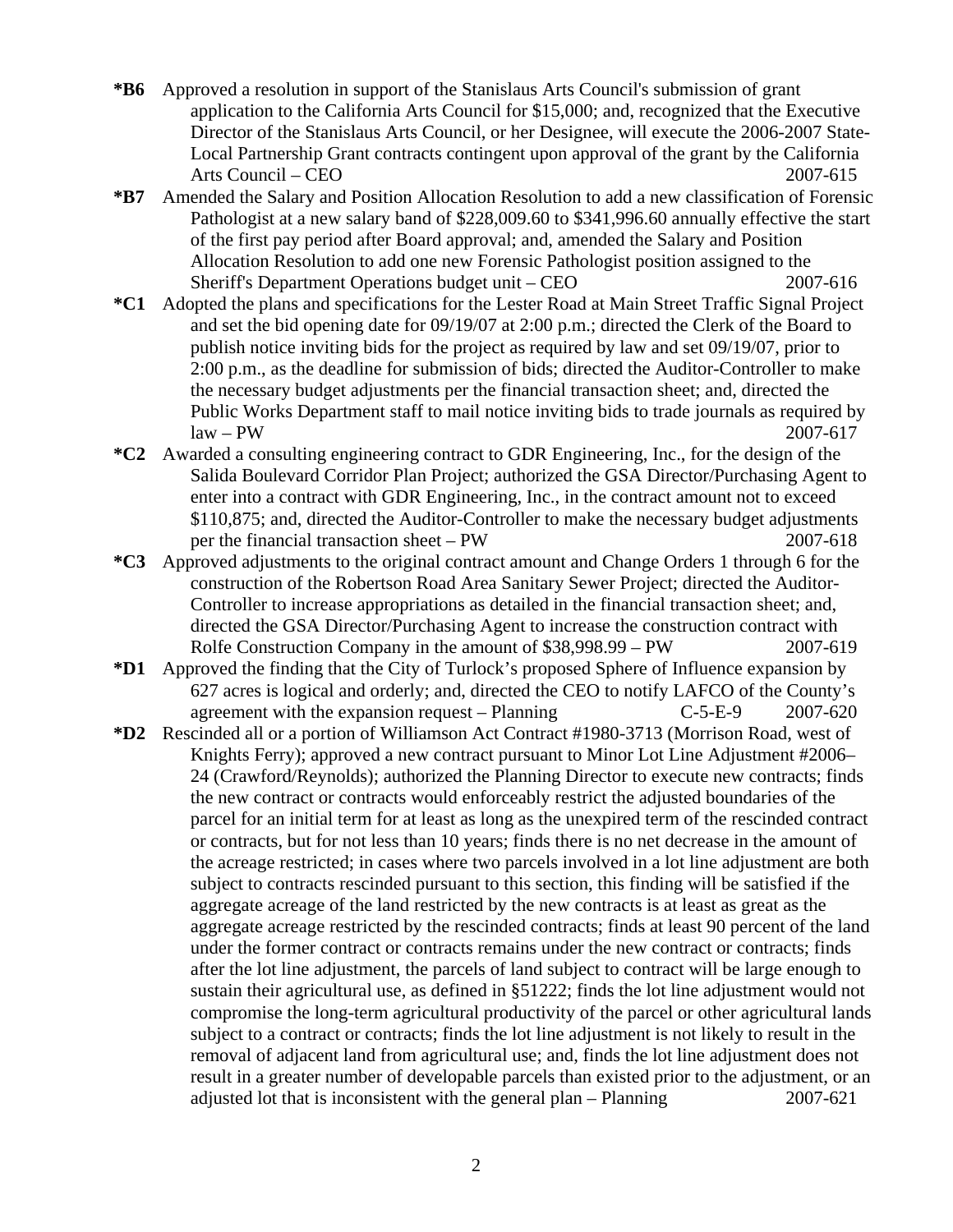O'Brien/Grover unan. **\*B3** Amended the Salary and Position Allocation Resolution to place the classification of Executive Director of the Children and Families Commission on salary compensation Band F (\$83,241.60 - \$124,841.60), as approved by the Children and Families Commission during its 06/26/07 regular meeting; and, established 06/23/07 as the effective date of this change, as approved by the Children and Families Commission during its 06/26/07 regular meeting - Children and Families Commission 2007-622

Grover/Monteith unan. **\*B8** Approved the MOU for FY 2007-2008 between Stanislaus County and the Stanislaus Economic Development and Workforce Alliance regarding the implementation of County-wide economic development activities including business attraction; and, authorized the CEO, or his Designee, to sign the MOU with the Stanislaus Economic Development and Workforce Alliance in the amount of \$124,630 for FY 2007-2008 – CEO 2007-623

DeMartini/Grover unan. **9:15am** Conducted a public hearing to establish Fire Protection Facilities Fees for the Westport Fire Protection District based upon the fee study prepared for the Westport Fire Protection District, testimony, and other information received at the public hearing; adopted the five findings set forth on pages 11-13 of the Westport Fire Protection District Fire Facilities Impact Fee Report, in accordance with Government Code §66000 et seq.; and, authorized imposing the Fire Protection Facilities Fees set forth in the fee study and this item on all building permits that are issued in the Westport Fire Protection District after 10/8/07 in the fee amount that is in effect at the time the building permit is issued – CEO DF-16-20 & M-64-G-5 2007-624

DeMartini/Mayfield unan. **9:20am** Finds that notice of the public hearing was published in compliance with §6066 of the Government Code; conducted a public hearing to receive comments regarding the 2007/2008 annual assessments; set the 2007/2008 annual assessments as shown on Exhibits "A" through "E" for the following county service areas and landscape and lighting districts: Bret Harte Landscape and Lighting District (south Modesto), Bystrum Landscape and Lighting District (northwest Ceres), Howard/McCracken Landscape and Lighting District (Westley area), Laurel Landscape and Lighting District (south Ceres), and Paradise South Landscape and Lighting District (south Ceres); made the Engineer's Reports a part of the record of this proceeding; and, authorized the Auditor-Controller to add the Annual Assessments to the 2007/2008 Tax Roll – PW 2007-625

Mayfield/DeMartini unan. **B9** Accepted a presentation of the 2006 Stanislaus County Agricultural Crop Report 2007-626

## **Recessed at 10:01 a.m.**

## **Reconvened at 10:09 a.m.**

Grover/Monteith (3-2)(O'Brien and Mayfield opposed) **B10** Pursuant to Elections Code §9111, the Board considered the report regarding the impact of the proposed Salida Area Planning, Road Improvement Economic Development and Farmland Protection Initiative; pursuant to Elections Code §9116, the Board adopted the Initiative without alteration as Ordinance C.S. 1005; and, accepted as a critical and integral component to the Initiative and Development Agreement signed copies of the First Amendment to Development Agreement, which clarifies the authority of the Board of Supervisors to condition or deny a development plan that includes residential development if such development cannot fully fund the cost of infrastructure for business park and industrial development – CEO ORD-55-C-9; 2007-627 & 2007-628

**Corr 1** Referred to the CEO, the 2006-2007 Stanislaus County Civil Grand Jury Final Report. M-39-K-6